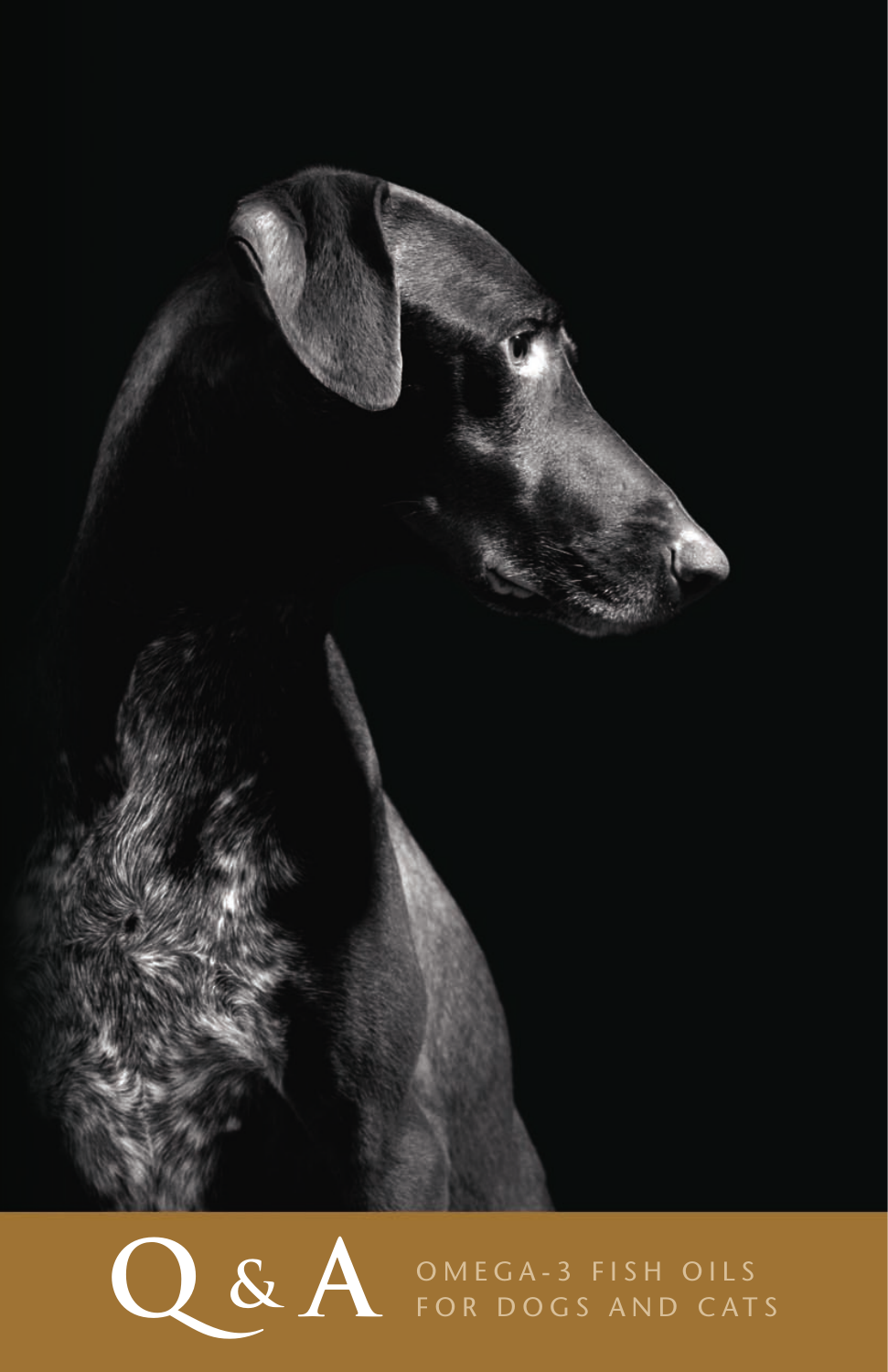# Sally Perea, DVM, MS, DACVN

Dr. Sally Perea holds a Bachelor's degree in Animal Science, a Master's degree in Nutrition, and a Doctorate degree in Veterinary Medicine from the University of California, Davis (UCD). After completing a medical and surgical internship with Veterinary Centers of America in Illinois, she returned to UCD to accomplish a clinical nutrition residency. In 2006, Dr. Perea received board certification by the American College of Veterinary Nutrition. Following her residency she worked as an Assistant Clinical Professor at the University of California Davis Veterinary School, and currently serves as a principle veterinary nutrition consultant for Davis Veterinary Medical Consulting.

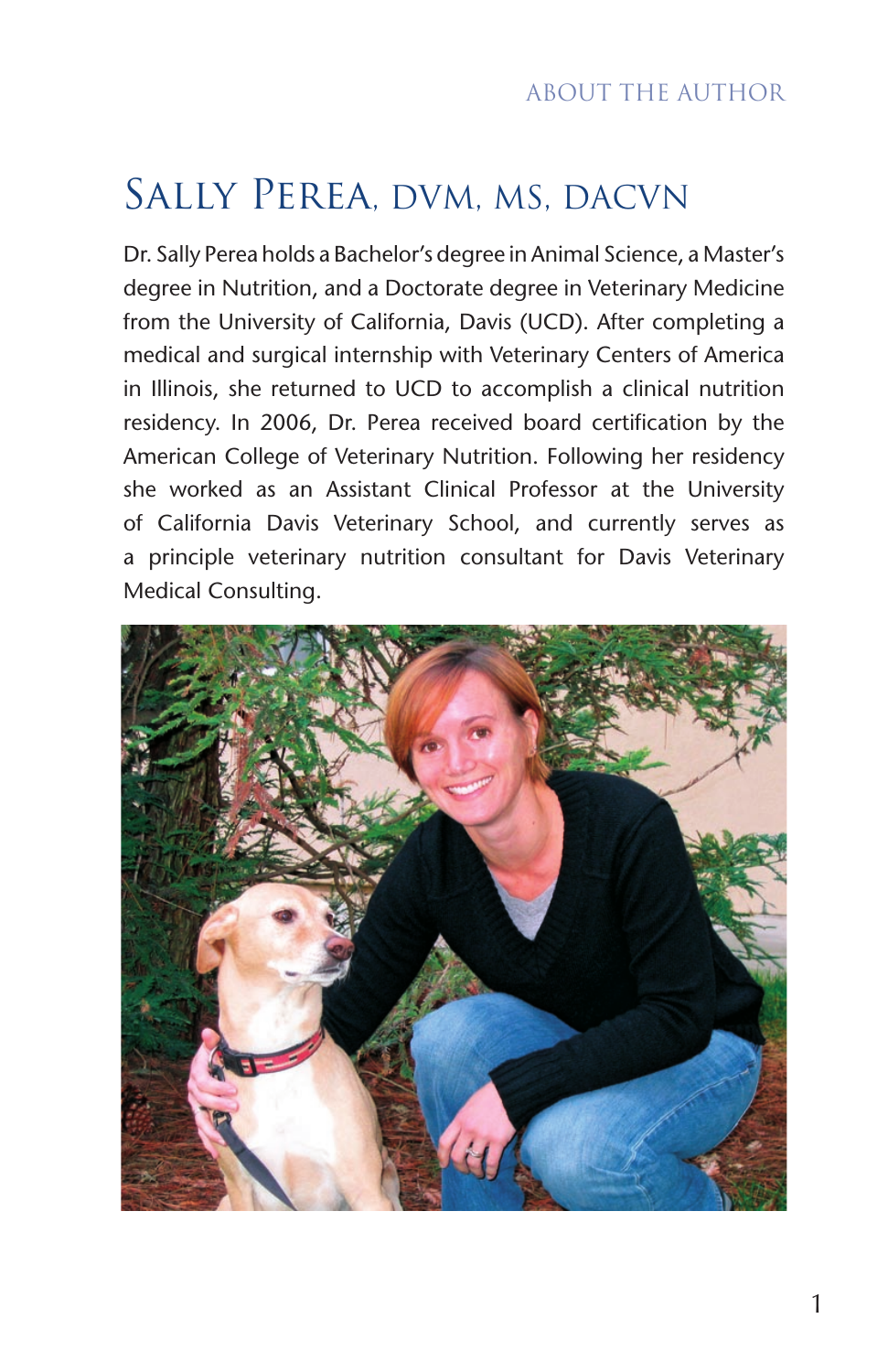# *What are omega-3 fatty acids?*

Omega-3 fatty acids are a type of fat. At room temperature fats can be solid (saturated fats) or liquid (unsaturated fats: monounsaturated or polyunsaturated) depending on their chemical structure. Omega-3 fatty acids are polyunsaturated fats, which provide numerous health benefits for both humans and their dog and cat companions.

The omega-3 fatty acids EPA (eicosapentaenoic acid) and DHA (docosahexaenoic acid) are considered Essential Fatty Acids (EFAs) for humans, as well as for dogs and cats, because they cannot be made in the body. In order to maintain optimal health and wellness, these fatty acids must be obtained through diet or supplementation.

EPA and DHA are necessary structural components of cell membranes. These functional, health-promoting fatty acids maintain the cell membrane fluidity and permeability needed for healthy functioning cells.

The two health-promoting omega-3 fatty acids, EPA and DHA, are long chain omega-3 fatty acids and are found abundantly in fish. Flax seed oil contains alpha-linolenic acid, or ALA, a shorter chain omega-3 fatty acid that requires the enzyme delta-6 desaturase to convert it into EPA and DHA in the body.

Humans and dogs have limited ability to convert ALA to EPA and DHA<sup>1</sup>. Cats have even less ability to convert ALA to EPA and DHA<sup>2</sup>. Therefore, supplementation with a high quality omega-3 fish oil is recommended for humans, dogs, and cats.

# *What are the important health benefits of fish-derived omega-3 fatty acids, EPA and DHA, in dogs and cats?*

One of the key functions of the omega-3 fatty acid EPA is supporting the body's natural anti-inflammatory response.

Dogs and cats can suffer from numerous inflammatory conditions that can affect their health and well-being. Studies have shown supplementation of omega-3 fatty acids from fish supports dogs and cats with inflammatory conditions associated with the skin, joints, kidneys, and heart  $3-8$ .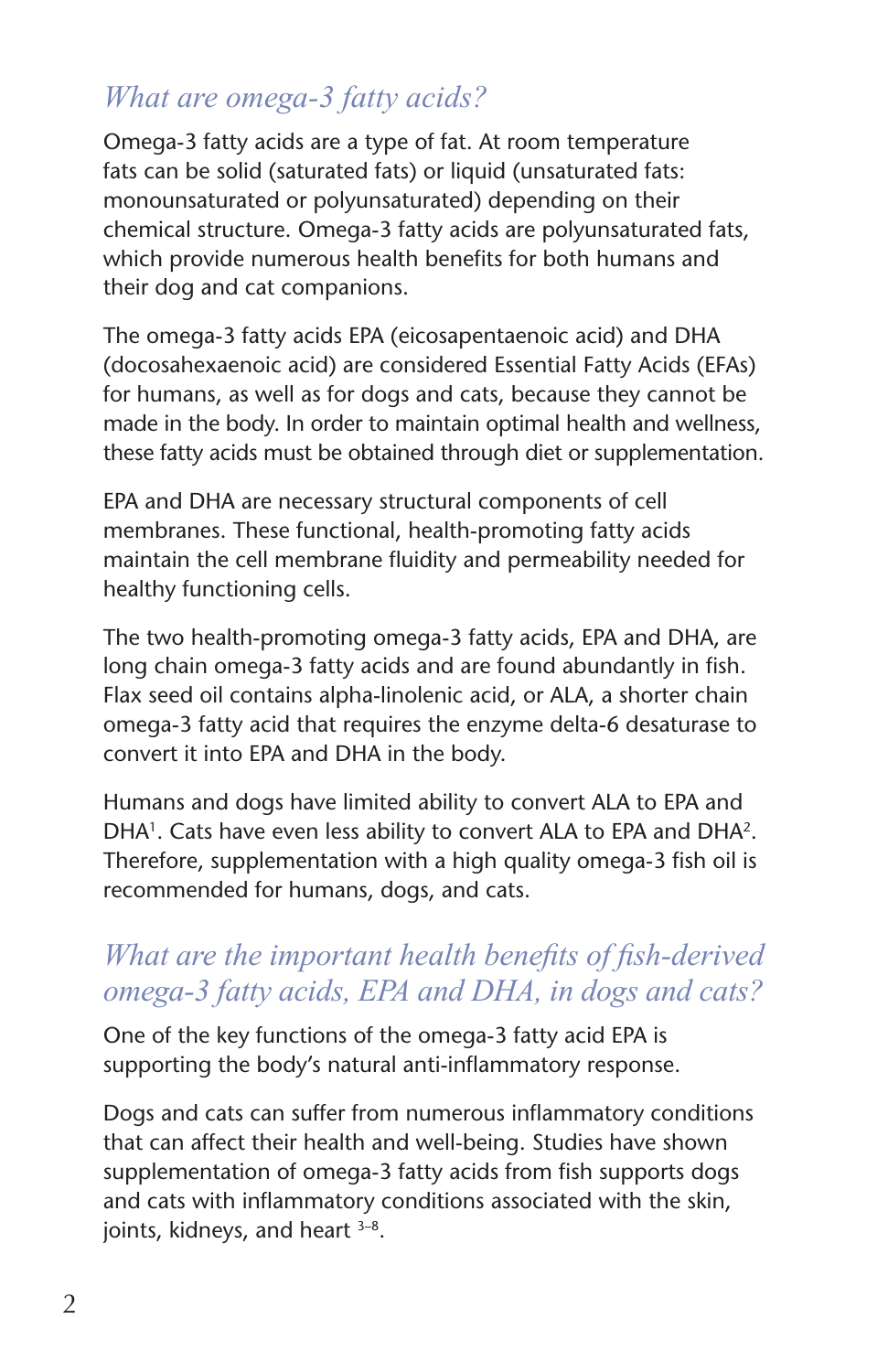In addition, EPA promotes healthy triglyceride (fat) levels within the blood of dogs $3$ .

In puppies and kittens, the omega-3 fatty acid DHA (docosahexaenoic acid) plays a key role in neurological (brain) and retinal (eye) development<sup>3,10</sup>. Studies have shown that feeding pregnant dogs omega-3 fatty acid-enriched foods during gestation and lactation provides needed DHA to their puppies<sup>10</sup>. Puppies that are weaned onto foods with DHA have improved electroretinographic responses (a measurement of the electrical response of the retina in the eye to light stimulation), and improved responses to training tests<sup>10,11</sup>. Human studies have shown that omega-3 fatty acids may be beneficial in maintaining normal cognitive function later in life<sup>12</sup>.

Finally, essential fatty acid supplementation is known to maintain general skin and coat quality in dogs and cats. Human studies have also shown that omega-3 fatty acid supplementation supports weight loss<sup>9</sup>.

Consult your veterinarian to evaluate the total amount of omega-3 fatty acids your dog/puppy or cat/kitten should receive daily based on species, age, activity level, diet, life stage (growth/ reproduction and adult), and health condition of your pet.

# *What results should I expect to see in my dog or cat after omega-3 fatty acid supplementation?*

The results you may see in your dog or cat will vary based on any underlying clinical conditions. In pets with inflammatory conditions, such as allergies, you may notice improvements in clinical signs such as scratching, itching, and redness of the skin. In healthy dogs, outwardly noticeable effects may not be readily apparent, but omega-3 fatty acid supplementation will help to maintain overall health.

# *How long does it take to see results in my dog or cat?*

If your dog or cat is suffering from an inflammatory condition, such as allergies, you may see improvements in clinical signs within two weeks of supplementation. Studies have shown that fatty acid levels reach a steady state within about one month of starting supplementation<sup>13</sup>. Therefore, full results may not be appreciated until this time.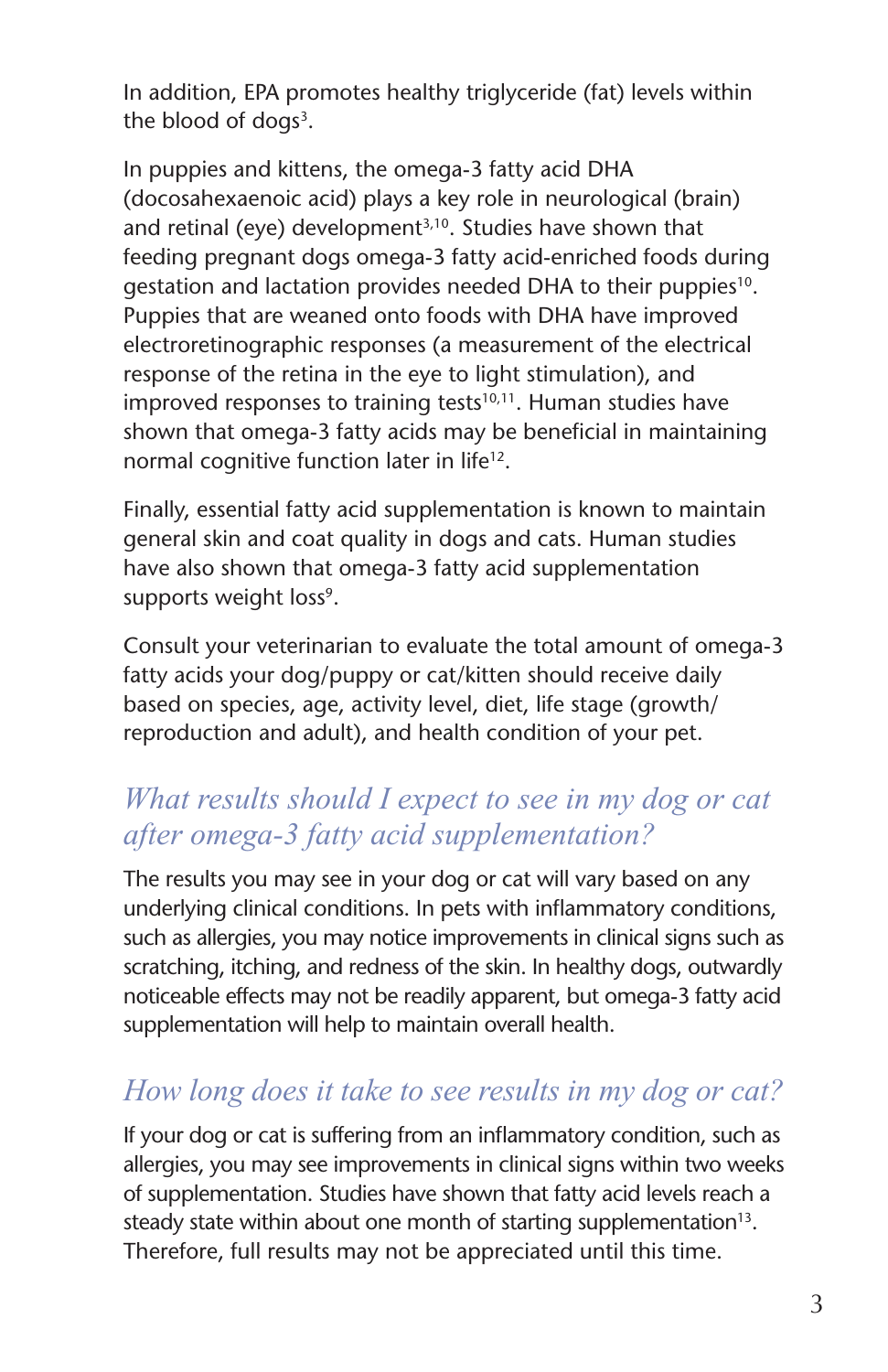*Do dogs, cats, and humans metabolize omega-3 fatty acids differently? If so, how does each species metabolize omega-3 fatty acids in their body, and why is this important to know?*

The metabolism of omega-3 fatty acids is similar among humans, dogs, and cats, but there are some differences. The main difference among the three species resides in their ability, or lack of ability, to convert shorter chain omega-3 fatty acids from plants (such as alpha-linolenic acid, or ALA) to longer chain omega-3 fatty acids (such as EPA and DHA) within the body.

Like humans, dogs are able to convert ALA to EPA and DHA within the body, but only to a limited degree<sup>1</sup>. Cats, on the other hand, have even less ability to convert ALA to EPA and DHA within the body<sup>2</sup>. Therefore, cats must receive a direct source of EPA and DHA through diet or supplementation to receive the full benefits of omega-3 fatty acids.

Shorter chain omega-3 fatty acids (such as ALA) are found in plant sources such as flax seed oil. However, longer chain fatty acids (such as EPA and DHA) are found most abundantly in fish oil.

Although dogs do have some ability to convert ALA to EPA and DHA, the conversion is not as effective as supplementation with direct sources of EPA and DHA provided in fish oil<sup>10,13</sup>. Therefore, supplementation with omega-3 fish oil is recommended for humans, dogs, and cats.

#### *What is the proper ratio of omega-6 fatty acids to omega-3 fatty acids for dogs and cats?*

In the total diet of dogs and cats, omega-3 and omega-6 fatty acid content is commonly expressed as a ratio of omega-6 to omega-3 fatty acids. Conventional dog diets without omega-3 supplementation generally provide an omega-6 to omega-3 ratio of approximately 20:1. When omega-3 fatty acids are supplemented or added to the diet, this ratio is reduced. A ratio of 5:1 has commonly been used in pet foods as a healthy ratio of omega-6 to omega-3 fatty acids in the diet. Lower ratios have also demonstrated positive results in studies evaluating beneficial effects of omega-3 fatty acid supplementation for clinical conditions.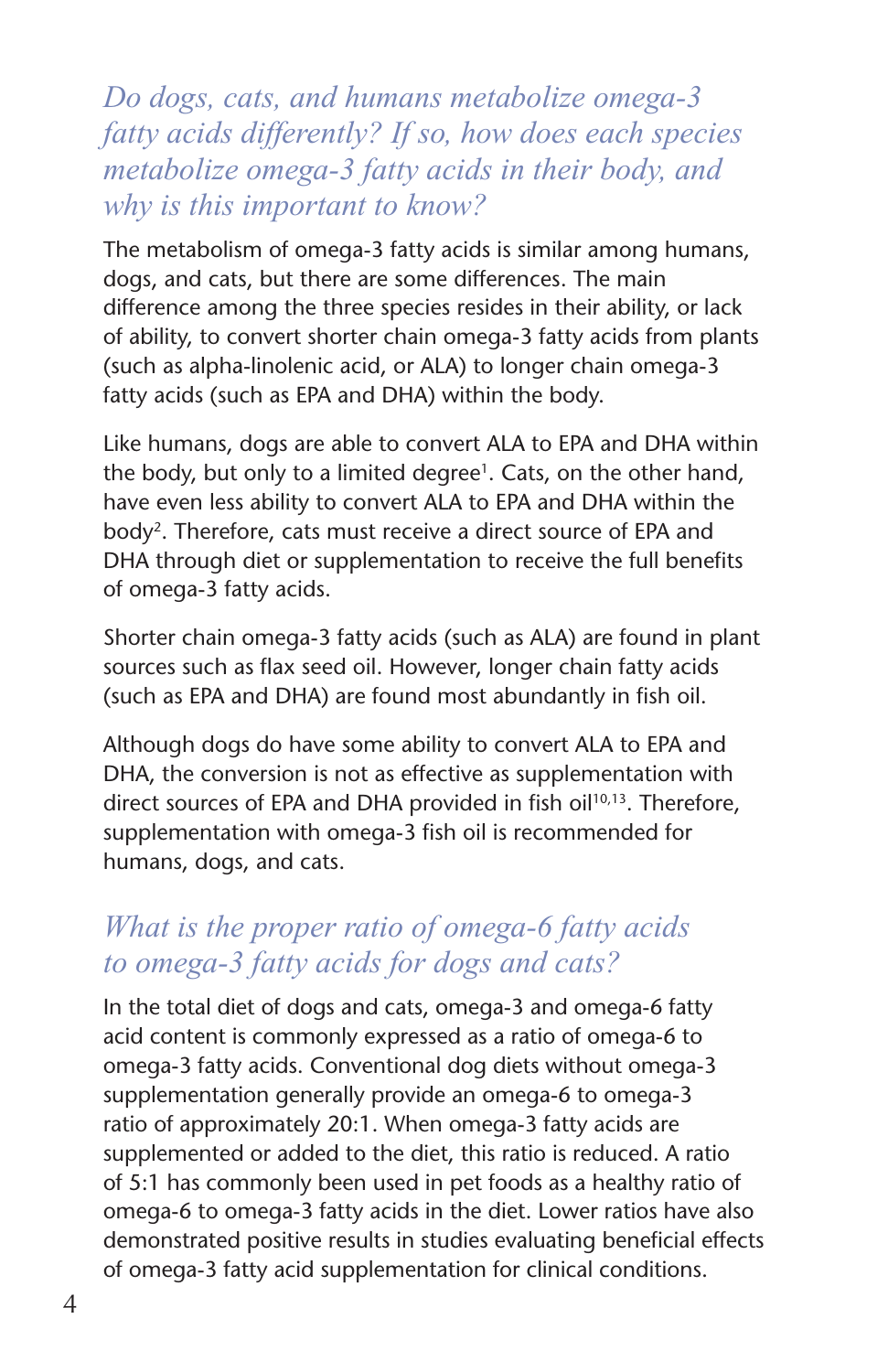It should be noted that while the ratio is important to consider, it is also important to consider the source of omega-3 fatty acids in the diet. The long chain omega-3 fatty acids (such as EPA and DHA) are provided by fish and other marine sources, while shorter chain omega-3 fatty acids (such as ALA) are provided by plant sources such as flax seed oil. Supplementation with omega-3 fatty acids provided by fish oil is preferred.

# *Do dogs, cats, and humans have different physiological needs for omega-3 fatty acids?*

The physiological needs for omega-3 fatty acids are very similar among dogs, cats, and humans. For neurological developmental needs, more human and animal foods are being supplemented with DHA. Similarly, both humans and pets can benefit from the positive effects that omega-3 fatty acids have on inflammatory conditions.

#### *Are there any side effects my pet may experience when supplementing with omega-3 fatty acids?*

There are no known side effects from omega-3 supplementation, but over-supplementation should be avoided due to potential interference with platelet function<sup>13,14</sup>. (Please see next question for *more information on platelet function.)*

Pets that have sensitive stomachs may be more sensitive to increases in dietary fat. Therefore, any pets with a history of gastrointestinal problems or pancreatitis should also be carefully weaned onto any fatty acid supplementation to ensure that they can tolerate the increased fat level in the diet. Pets that are sensitive to dietary fat may experience some changes in their stool consistency, such as soft stool or diarrhea. If this does occur, supplementation should be stopped, and your veterinarian should be consulted for further direction. It is also important to consult your veterinarian if your pet has an episode of pancreatitis or other gastrointestinal disturbance, as your veterinarian may recommend a temporary change in diet and/or discontinuation of supplements.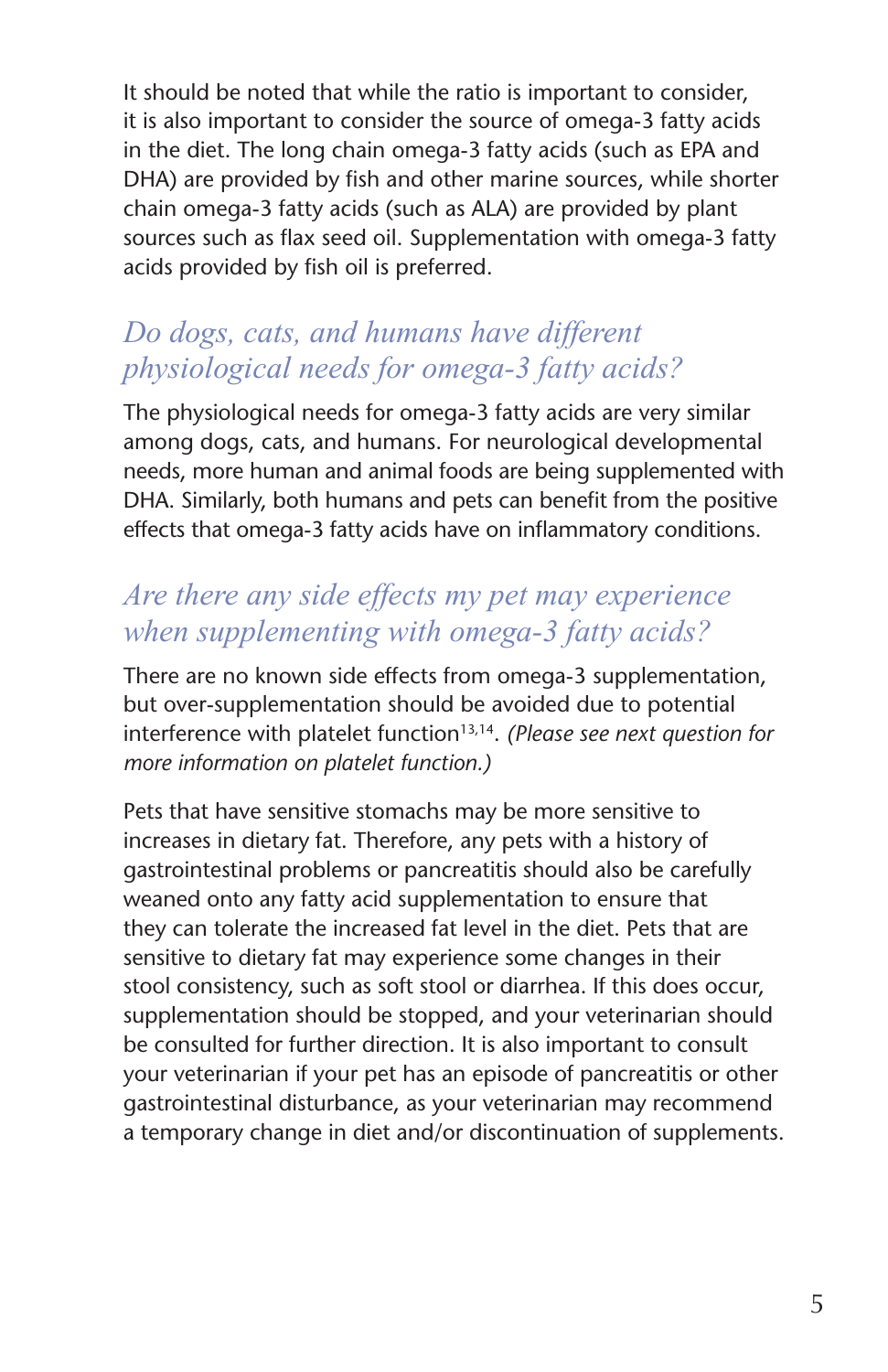#### *Are there any safety issues if my pet receives an over-supplementation of omega-3 fatty acids?*

Platelets are a type of blood cell important for formation of a blood clot to stop bleeding if the body is cut or injured. Omega-3 fatty acids can decrease the ability of platelets to stick together and form a blood clot quickly $13,14$ .

One study in cats showed that when the diet was supplemented with very high levels of omega-3 fatty acids (omega-6 to omega-3 ratio of 1.3:1), the cats were not able to form a blood clot as quickly as those cats receiving lower levels of omega-3 fatty acid supplementation $14$ .

Dogs appear to tolerate higher levels of omega-3 fatty acids better than cats, as increased bleeding has not been reported as a problem in dogs on high omega-3 fatty acid diets. However, this raises the importance of providing a good balance of omega-6 to omega-3 fatty acids in the diet.

Although omega-3 fatty acids have many health benefits, oversupplementation (doses above the levels recommended on the label) should be avoided. If over-supplementation occurs, discontinue supplementation for two to three weeks, and then resume at an appropriate level.

Contact your veterinarian if you have any further concerns. If your pet has any surgical procedures planned, discuss the over-supplementation and all supplements your pet is taking with your veterinarian, as your veterinarian may want to postpone any planned procedures.

#### *Are there any known contraindications between omega-3 fatty acids and other medications?*

Omega-3 fatty acids have effects similar to non-steroidal antiinflammatory medications. You should discuss supplementation with your veterinarian if your pet is on these types of medications, or blood thinners.

Omega-3 fatty acid supplements are generally safe with other medications, but always inform your veterinarian of any supplements you are giving to your pet before starting a new medication.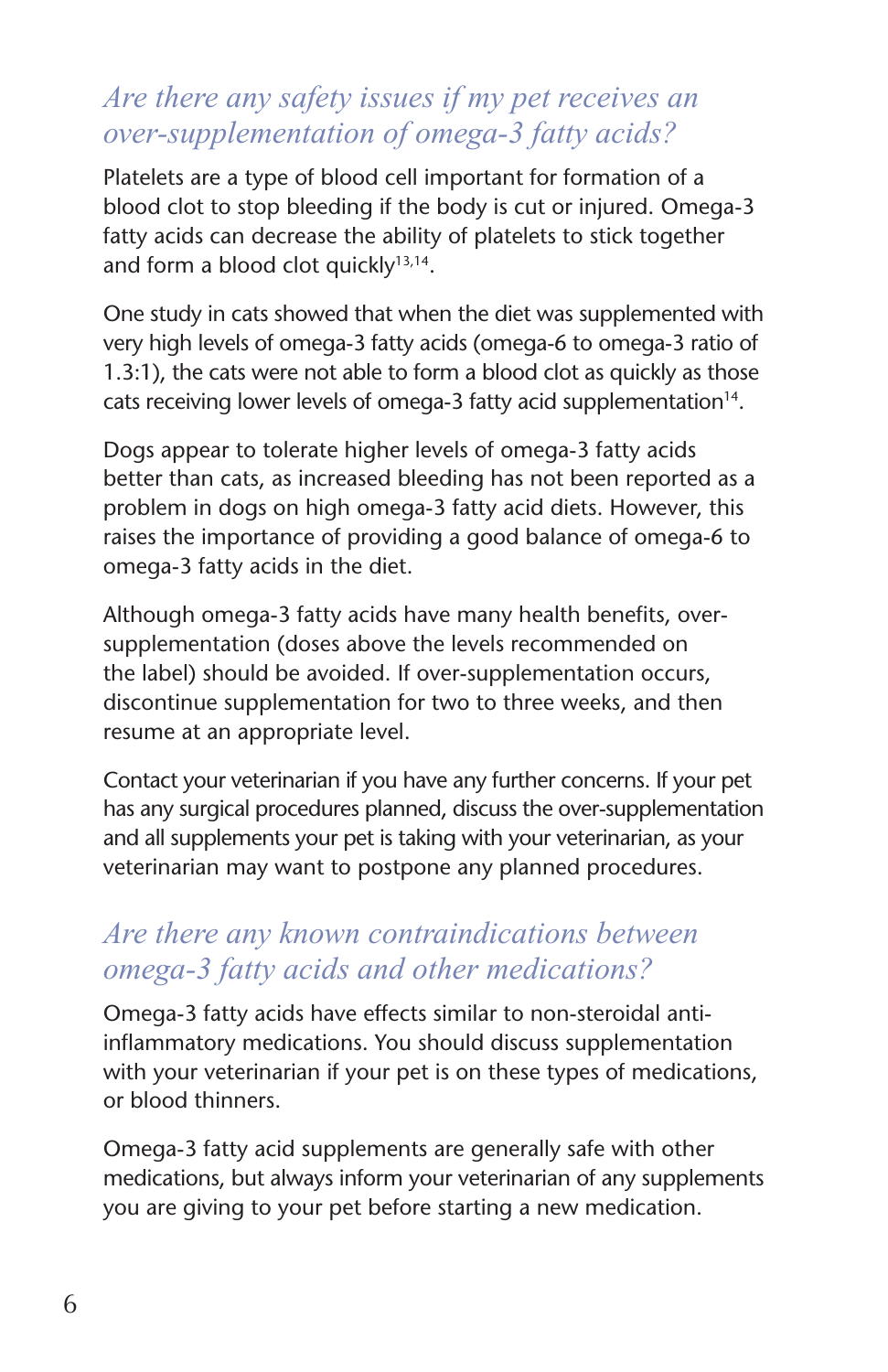#### *Do omega-3 fatty acid requirements vary with the age of dogs and cats?*

Omega-3 fatty acids are important throughout the life of dogs and cats. DHA is very important for normal neurological (brain) development in both puppies and kittens<sup>3,10</sup>. In addition to the role of DHA in brain development, studies in humans have shown that omega-3 fatty acids may be beneficial in maintaining normal cognitive function later in life<sup>12</sup>.

As your pet ages, omega-3 fatty acid supplementation can support dogs and cats with inflammatory conditions related to the joints, kidneys, and heart $3-8$ .

## *Do different breeds of dogs and cats have certain health conditions that would benefit from omega-3 fatty acid supplementation?*

All dog and cat breeds can benefit from omega-3 fatty acid supplementation. Certain health conditions known to benefit from omega-3 fatty acid supplementation are related to skin allergies, joints, kidneys, and the heart $3-8$ . Breeds that may be prone to these conditions may benefit from omega-3 fatty acid supplementation. For example, many larger breed dogs, such as Labrador Retrievers and German Shepherd Dogs, are prone to developing joint issues<sup>15</sup>.

Skin allergies can occur in any dog breed, but has been reported in Boxers, Cocker Spaniels, Springer Spaniels, Collies, Dalmatians, German Shepherd Dogs, Lhasa Apsos, Miniature Schnauzers, Retrievers, Chinese Shar-Peis, Soft Coated Wheaten Terriers, Dachshunds, and West Highland White Terriers<sup>15</sup>.

Heart conditions can also occur in many breeds. Studies evaluating omega-3 fatty acids in dogs with heart conditions have included the following breeds: Boxer, Cavalier King Charles Spaniel, Shetland Sheepdog, Airedale Terrier, Golden Retriever, Jack Russell Terrier, Miniature Schnauzer, Portuguese Water Dog, and Toy Poodle<sup>6-8</sup>.

Dogs prone to developing high triglycerides (high fat in the blood), such as Miniature Schnauzers, may also benefit from omega-3 fatty acid supplementation<sup>13</sup>.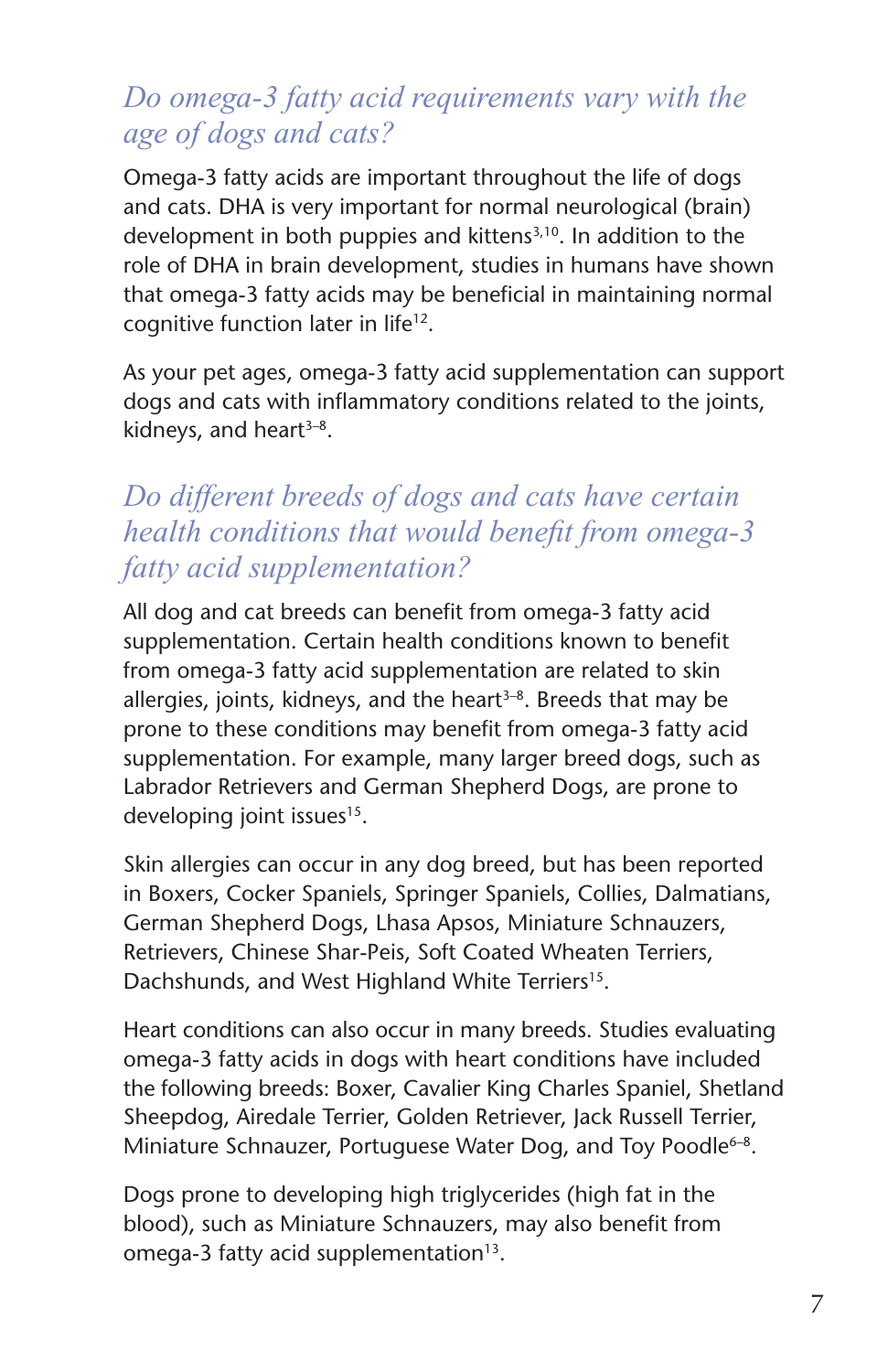#### *Do omega-3 fatty acids affect behavior and mood in dogs and cats?*

The effects of omega-3 fatty acids on behavior in dogs and cats have not been well researched. However, one recent study did show that dogs with aggression problems had lower blood levels of DHA and higher omega-6 to omega-3 ratios than dogs without aggression<sup>16</sup>. Although this study does not prove cause and effect, it does suggest that omega-3 fatty acid supplementation may be beneficial for pets with aggressive conditions.

Omega-3 fatty acid supplementation has also been researched in humans with cognitive dysfunction. Results of these studies have suggested that omega-3 fatty acids may be beneficial in maintaining cognitive function<sup>12</sup>. Therefore, improved behavior may be appreciated in older pets, especially those suffering from cognitive dysfunction.

#### *What is a good source of omega-3 fatty acids?*

Fish oils are an excellent source of omega-3 fatty acids because they provide long chain polyunsaturated fatty acids, EPA and DHA.

#### *What are the differences between omega-3 fatty acids derived from fish oil verses flax seed oil?*

Flax seed oil is rich in ALA, which requires conversion within the body to form EPA and DHA. It has been shown that fish oils, with EPA and DHA, are more effective and efficient in producing health benefits in animals than supplementing with ALA alone<sup>10</sup>.

As mentioned earlier, cats have even less ability to convert ALA to EPA and DHA2. Therefore, cats must receive a direct source of EPA and DHA through diet or supplementation.

#### *What is cod liver oil? What is fish body oil? What is the difference between the two types of oils?*

Both cod liver oil and fish body oil are oils derived from fish that are rich in omega-3 fatty acids. Cod liver oil is derived specifically from the liver of cod, while fish body oil is derived from the body of fish. Because the liver is a reservoir for vitamin A, cod liver oil is higher in vitamin A content than fish body oil.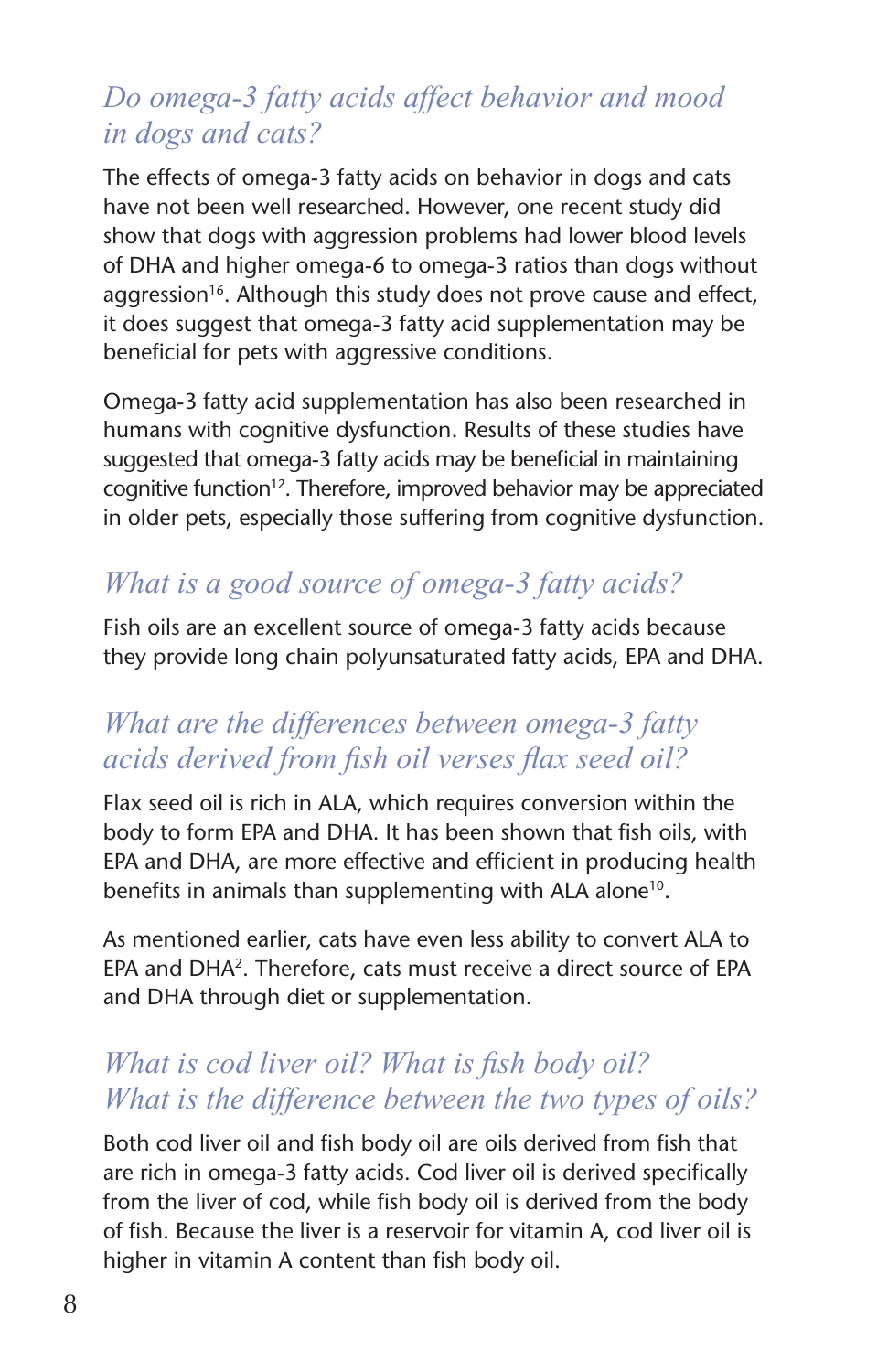The vitamin A concentrations can vary between specific brands of cod liver oil, and some manufacturers will add additional vitamin A to cod liver oil to boost vitamin A levels. Cod liver oil can also provide additional vitamin D. However, both cod liver oil and fish body oils can have high levels of vitamin D. Salmon is a good source of vitamin D; therefore, salmon oils can contain fairly high levels of vitamin D.

Because vitamins A and D are fat-soluble vitamins, and can accumulate in the liver and body, they can have harmful effects when supplemented in excessive levels.

Pet owners should be aware of other foods or treats fed to their pets that may also provide high levels of vitamin A (such as liver), and take all these things into consideration when evaluating the safety of their pet's diet and additional supplements. This also applies to pet owners feeding their pets raw food diets and homeprepared diets.

Consult your veterinarian to evaluate the total amount of omega-3 fatty acids and vitamins A and D your dog/puppy or cat/kitten should receive on a daily basis based on species, age, activity level, diet, life stage (growth/reproduction and adult), and health condition of your pet.

### *When do I supplement my pet with cod liver oil or a fish body oil product?*

Verify with the manufacturer the total percentages (%) or milligrams (mg) of EPA, DHA, and other omega-3 fatty acids per serving. In addition, verify the total international units (I.U.) of vitamins A and D per serving.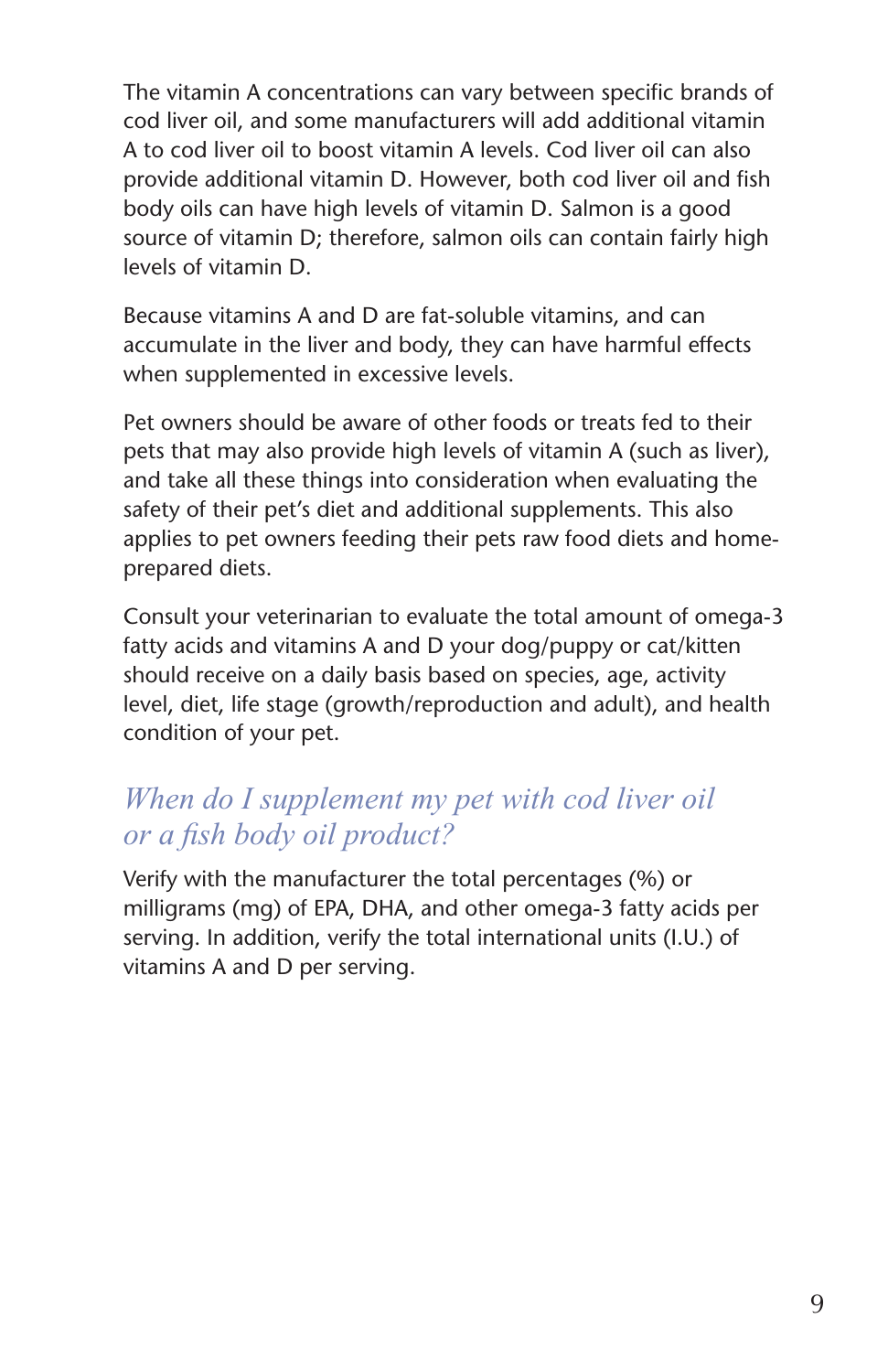### *What are the health benefits of all natural vitamins A and D for dogs and cats?*

Both vitamins A and D are fat-soluble and essential vitamins in the diets of dogs and cats.

Vitamin A is important for normal vision, immune function, fetal development, growth, and cellular differentiation (important for maintaining healthy skin cells, corneal cells, and other cells lining the respiratory, gastrointestinal, and reproductive tracts) $17$ .

Vitamin D plays a major role in maintaining normal body calcium levels and facilitating calcium absorption from the gastrointestinal tract. Unlike humans, dogs and cats have an essential dietary requirement for vitamin D due to an inability to adequately form vitamin D in the skin. Vitamin D deficiency is characterized by an inadequate mineralization of the bone and growth plates, also known as rickets<sup>17</sup>.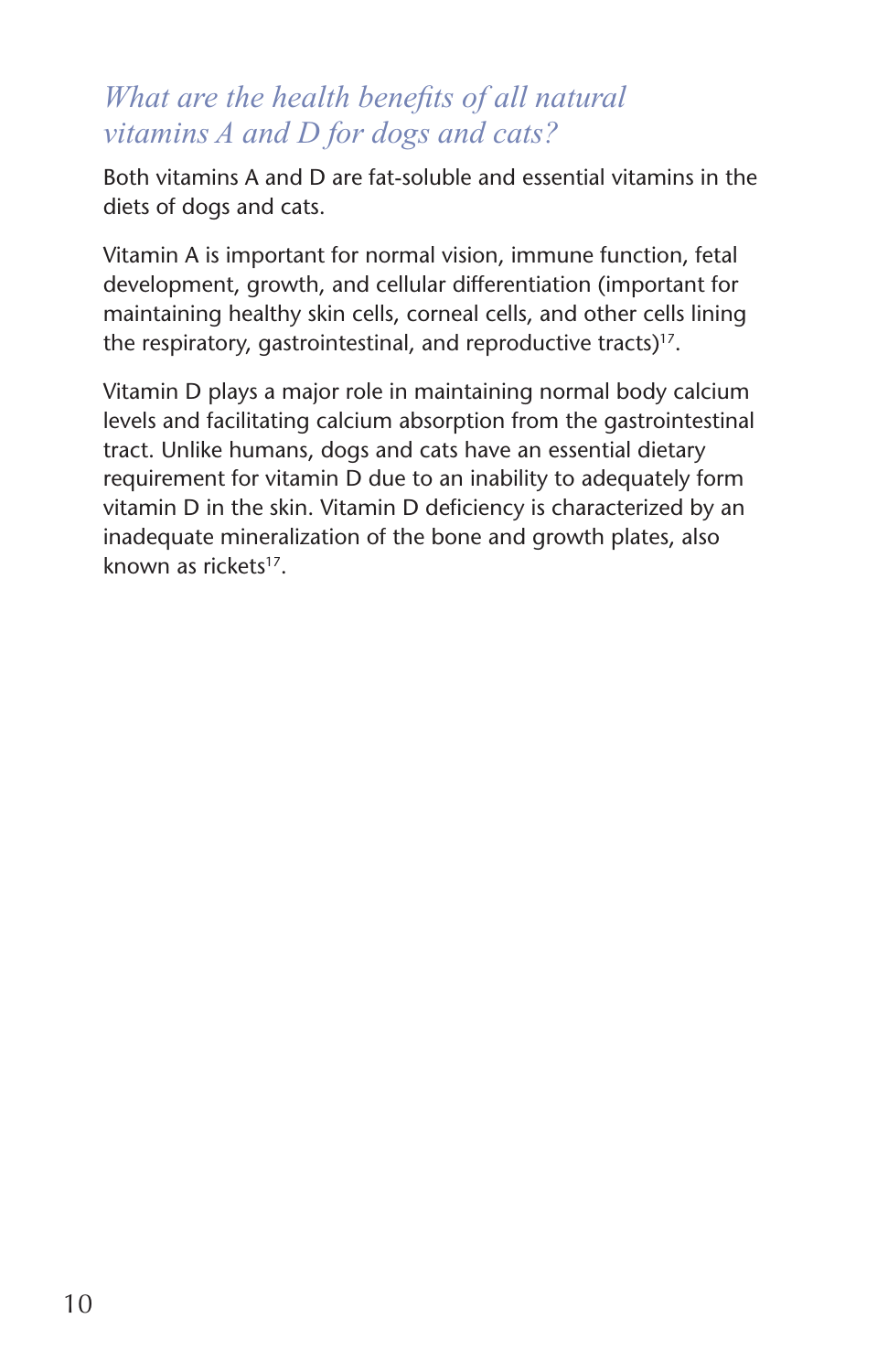# SELECTING A Quality Fish Oil Supplement

Fish oil structure, purity, and freshness dictate quality, function, and efficacy.

Select a company whose fish oil quality (purity and freshness) surpasses the Norwegian Medicinal, European Pharmacopoeia, Council for Responsible Nutrition, and World Health Organization standards. Request third-party laboratory test results on the fish oil from the manufacturer to verify fish oil purity and freshness.

Fish oil should be distilled for purity, without use of chemicals, to effectively remove heavy metals, PCBs, dioxins, and furans while preserving the natural constituents of the oil.

In addition, fish oil should be processed in an oxygen-free environment, which maintains oil freshness and avoids oxidative rancidity. Freshness in fish oils directly correlates to the taste, biological efficacy, and results of the fish oil.

In nature, fish oil occurs in the natural triglyceride form. However, some fish oil products on the market contain omega-3 fatty acids that are produced in the synthetic ethyl ester form. Confirm the fish oil (omega-3 fatty acid) is in the natural triglyceride form. The natural triglyceride form is a more stable form, which ensures optimal freshness and utilization of the oil by the body, delivering maximum benefits for your pet.

Finally, protect our oceans by using fish oil obtained only from sustainably sourced wild fish.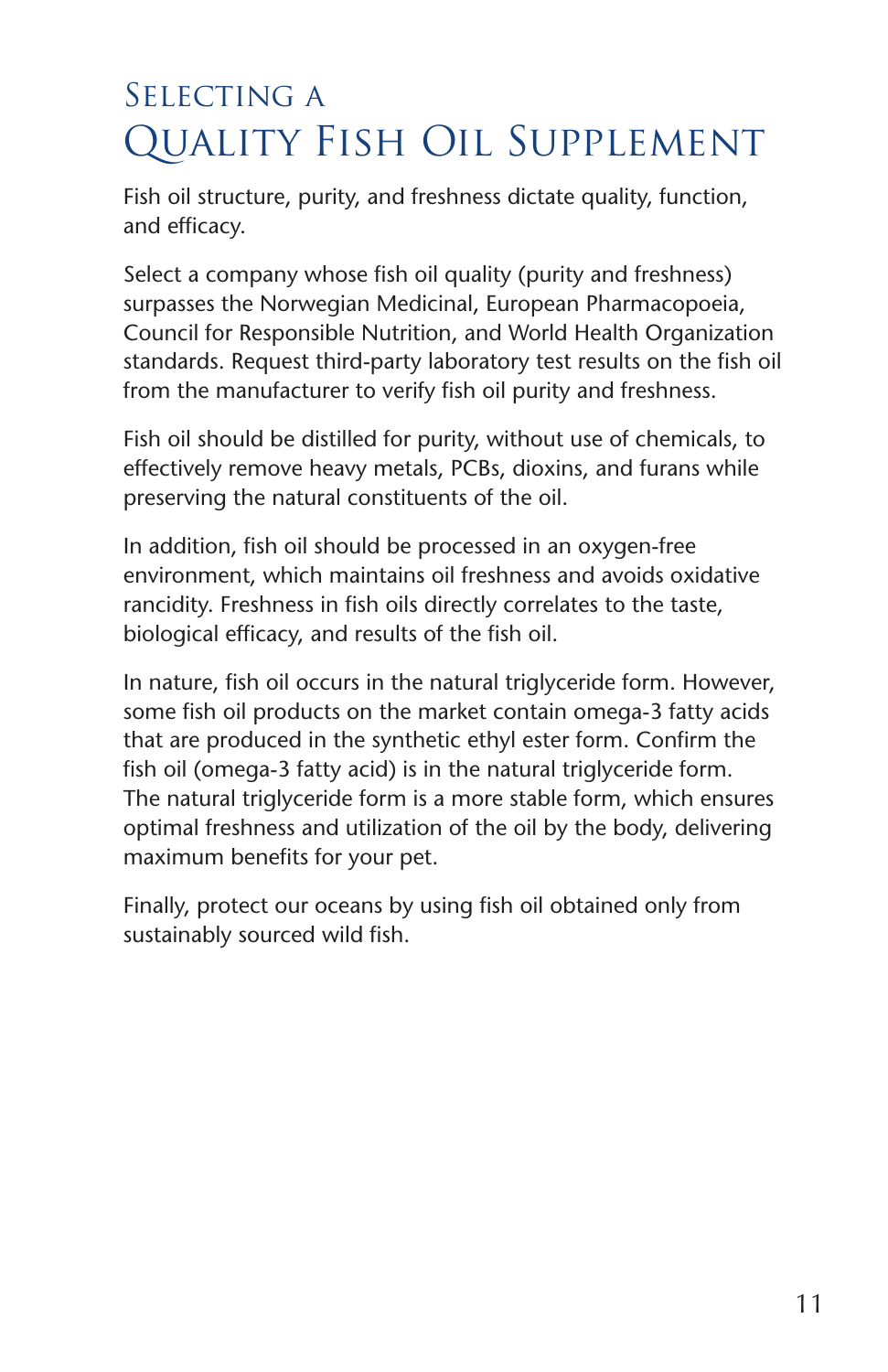# Clinical References

- 1. Dunbar BL, Bauer JE. Conversion of essential fatty acids by delta 6-desaturase in dog liver microsomes. *J Nutr* 2002;132:1701S–1703S.
- 2. Bauer JE. Fatty acid metabolism in domestic cats (Felis catus) and cheetahs (Acinoyx jubatas). Proceedings of the Nutrition Society 1997;56:1013–1024.
- 3. Bauer JE. Responses of dogs to dietary omega-3 fatty acids. *J Amer Vet Med Assoc* 2007;11:1657–1661.
- 4. Brown SA, Brown CA, Crowell WA, *et al*. Effects of dietary polyunsaturated fatty acid supplementation in early renal insufficiency in dogs. *J Lab Clin Med* 2000;135:275–286.
- 5. Hansen RA, Harris ME, Pluhar GE, *et al*. Fish oil decreases matrix metallopoteinases in knee synovia of dogs with inflammatory joint disease. *J Nutr Biochem* 2008;19(2):101–108.
- 6. Freeman LM, Rush JE, Kehayias JJ. Nutritional alterations and the effects of fish oil supplementation in dogs with heart failure. *J Vet Intern Med* 1998;12: 440–448.
- 7. Freeman LM, Rush JE, Markwell PJ. Effects of dietary modification in dogs with early chronic valvular disease. *J Vet Intern Med* 2006;20:1116–1126
- 8. Smith CE, Freeman LM, Rush, JE, *et al*. Omega-3 fatty acids in Boxer dogs with arrhythmogenic right ventricular cardiomyopathy. *J Vet Intern Med* 2007;21:256–273.
- 9. Jing-Jing L, Huang CJ, Xie D. Anti-obesity effect of conjugated linoleic acid, docosahexaenoic acid, and eicosapentaenoic acid. *Mol Nutr Food Res* 2008;52:631–645.
- 10. Heinemann KM, Waldron MK, Bigley KE. Long-chain (n-3) polyunsaturated fatty acids are more efficient than alpha-linolenic acid in improving electroretinogram responses in puppies exposed during gestation, lactation, and weaning. *J Nut*r 2005;135:1960–1966.
- 11. Kelley R, Lepine A. Improving puppy trainability through nutrition. Proceedings from Iams Clinical Nutrition Symposium 2005, Seville, Spain.
- 12. Freemantle E, Vanda M, Tremblay-Mercier J, *et al*. Omega-3 fatty acids, energy substrates, and brain function during aging. *Prostaglandins, Leukotrienes and Essential Fatty Acids* 2006;75:213–220.
- 13. Logas D, Beale KM, Bauer JE. Potential benefits of dietary supplementation with marine-life oil. *J Am Vet Med Assoc* 1991;199(11):1631–1636.
- 14. Saker KE, Eddy AL, Thatcher CD, Kalnitshy J. Manipulation of Dietary (n-6) and (n-3) Fatty Acids Alters Platelet Function in Cats. *J Nutr* 1998;128:2645S–2647S.
- 15. Smith GA, Mayhew PD, Kapatkin AS, *et al*. Revaluation of risk factors for degenerative joint disease associated with hip dysplasia in German Shepherd Dogs, Golden Retrievers, Labrador Retrievers, and Rottweilers. *J Am Vet Med Assoc* 2001;219:1719–1724.
- 16. Re S, Zanoletti M, Emanuele E. Aggressive dogs are characterized by low omega-3 polyunsaturated fatty acid status. *Vet Res Commun* 2008;32:225–230.
- 17. Nutrient Requirements of Dogs and Cats. National Research Council of the National Academies. The National Academies Press, Washington, DC, 2006.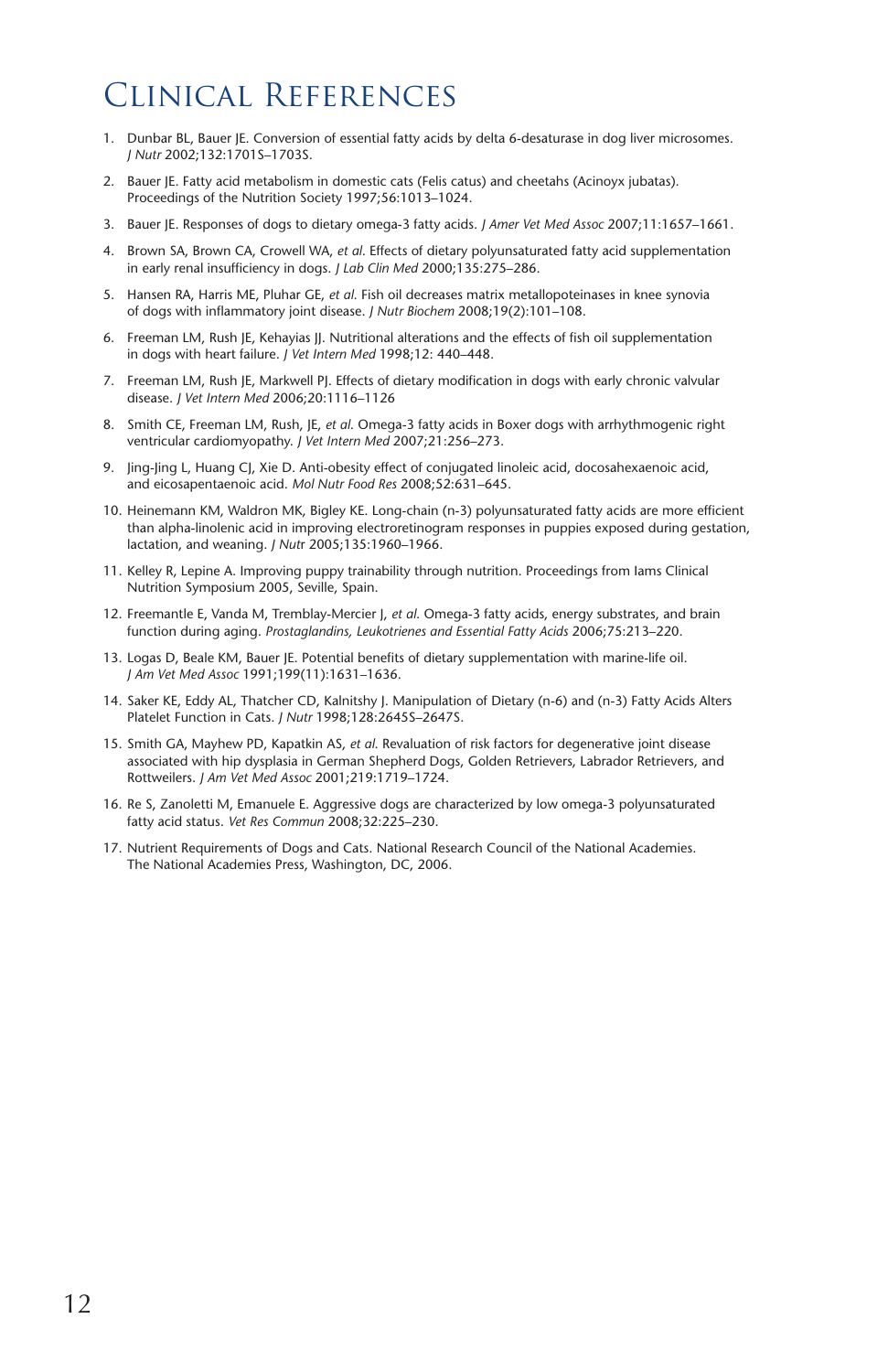DISCLAIMER: This research information is provided as a service by Nordic Naturals, Inc. for informative purposes only. It is not<br>intended as medical advise of any kind. The information in this document is not intended to d